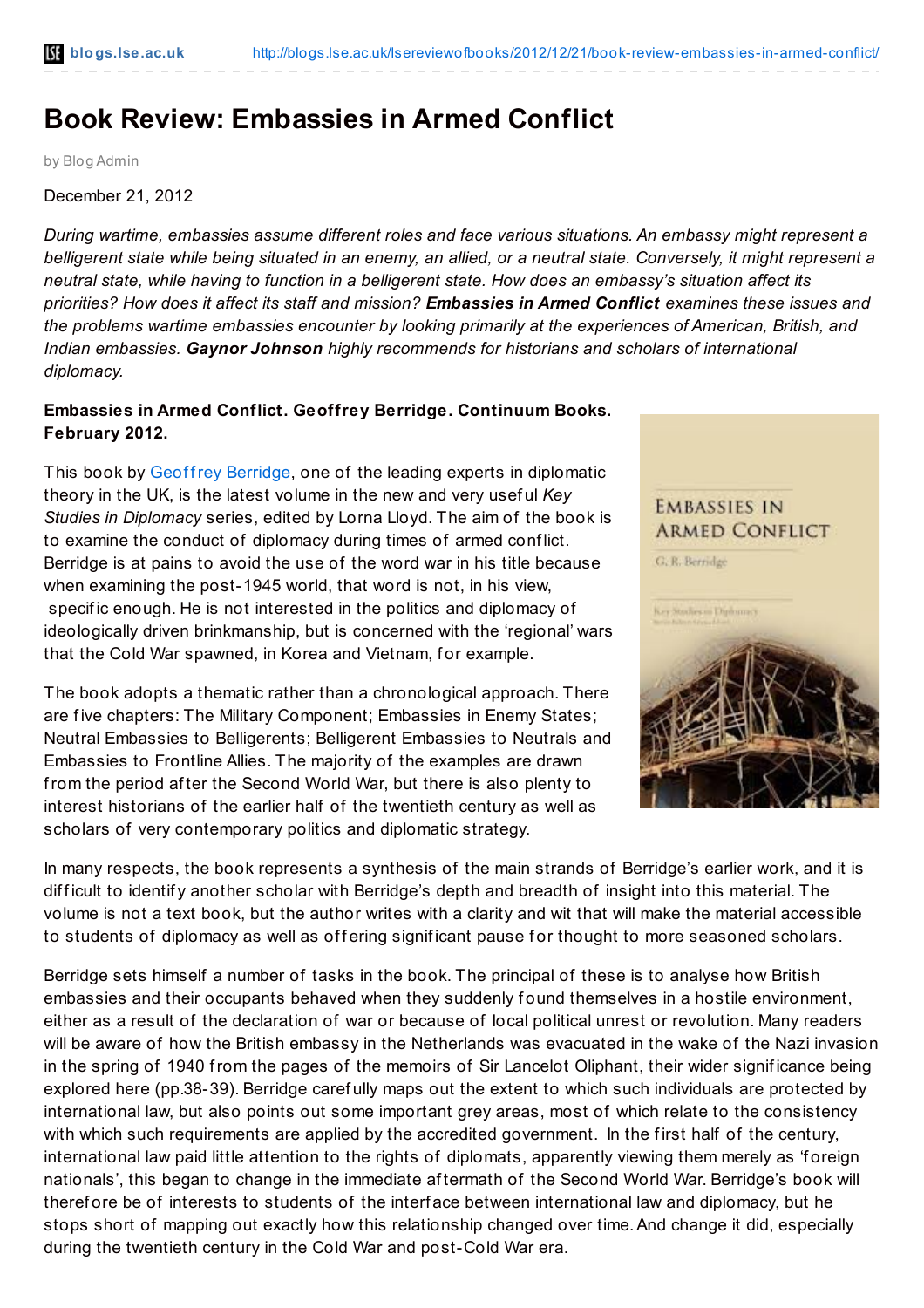However, the book's principal significance is the way in which Berridge offers a preliminary engagement with a severely neglected area, the relationship between military intelligence in all its forms and the conduct of diplomacy.As he rightly points out, since the end of the nineteenth century, British embassies located in the capital cities of the Great Powers contained a large number of military attachés , whose ranks were swelled significantly before, during and after the two world wars and at the height of the Cold War. So much so that British embassies such as that in Berlin were effectively 'militarised' institutions, an unfortunate development given the frequency with which the British government wished to project a policy of peace and reconciliation to Germany during the twentieth century. Berridge provides a useful map for others to follow in developing this aspect of diplomatic history.

Berridge's book also highlights the importance of the consular work performed by embassy staff in securing the safe departure of the ex-patriot community prior to the outbreak of hostilities. The intersection of these two strands of diplomacy is an under-researched area, as are so many of the themes discussed in this volume, for example, how to preserve diplomatic relations with a relationship whose political ideology is not democratic. Berridge also makes a usef ul contribution to the growing literature on the diplomacy of neutrality, how it is maintained and how and why it is abandoned. He rightly argues that the commercial questions form a significantly larger part of the work of embassies in neutral countries than those in other states (p. 103). An example is the research done by British and French embassies in Switzerland during the Cold War to try to locate the assets stripped of Europe's Jewish population by the Nazis.

In the chapter concerning embassies to front line allies, Berridge reminds us that their principal function is to reinforce the bond of friendship with the country in which the embassy is located. He hints at but does not explore the use of embassy premises as venues for official social gatherings and to provide accommodation to dignitaries as part of this function. A further function that he brings to our attention is the way in which embassies with similar cordial relations with each other and with the host country serve as conduits for the sharing of intelligence, both military and commercial. This tactic becomes more and more significant as the twentieth century progressed. This was, for example, as much a function of the British legation in Vienna in the immediate prelude to the First World War as it was during the Cold War.

This is an excellent book that will be of use to a wide range of scholars of international diplomacy. The depth of its erudition and the range of its scope will appeal not only to scholars of diplomatic theory but to diplomatic practitioners anxious to know the heritage of their profession. Its brevity – the book is a mere 177 pages – will also appeal to students keen to get to the heart of cutting-edge thinking on diplomacy quickly. While the book's excellent bibliography offers not only opportunities for further research but helps place Berridge's oeuvre within its wider historiographical context. I highly recommend this book.

——————————————————————————————-

**Dr Gaynor Johnson** is Reader in International History at the [University](http://www.seek.salford.ac.uk/profiles/GJOHNSON.jsp) of Salf ord. She is the author and editor of a number of books on the diplomatic history of the twentieth century, including *The Berlin Embassy of Lord D'Abernon, 1920-1926* (Palgrave-Macmillan, 2002), *The Foreign Office and Twentieth Century Diplomacy* (Routledge, 2004) and, most recently, *Lord Robert Cecil: Politician and Internationalist* (Ashgate, 2012). She also serves on the executive committee of the British International History Group and is the part of the editorial team of the *International History Review*. Read more [reviews](http://blogs.lse.ac.uk/lsereviewofbooks/category/book-reviewers/gaynor-johnson/) by Gaynor.

## Related posts:

- 1. Book Review: The Transformation of Europe's Armed Forces: From the Rhine to Af[ghanistan](http://blogs.lse.ac.uk/lsereviewofbooks/2012/09/12/book-review-transforming-europes-armed-forces/) (12.4)
- 2. Book Review: Britain and America af ter World War II: Bilateral Relations and the [Beginnings](http://blogs.lse.ac.uk/lsereviewofbooks/2012/08/24/britain-and-america-after-world-war-ii-bilateral-relations-and-the-beginnings-of-the-cold-war-by-richard-wevill/) of the Cold War (9.8)
- 3. Book Review: Illuminating the Dark Arts of War: Terrorism, Sabotage, and [Subversion](http://blogs.lse.ac.uk/lsereviewofbooks/2012/12/11/book-review-illuminating-the-dark-arts-of-war/) in Homeland Security and the New Conflict (7.9)
- 4. Book Review: The Media at War: [Communication](http://blogs.lse.ac.uk/lsereviewofbooks/2012/07/07/book-review-the-media-at-war-communication-and-conflict-in-the-twentieth-century/) and Conf lict in the Twentieth Century (6.4)